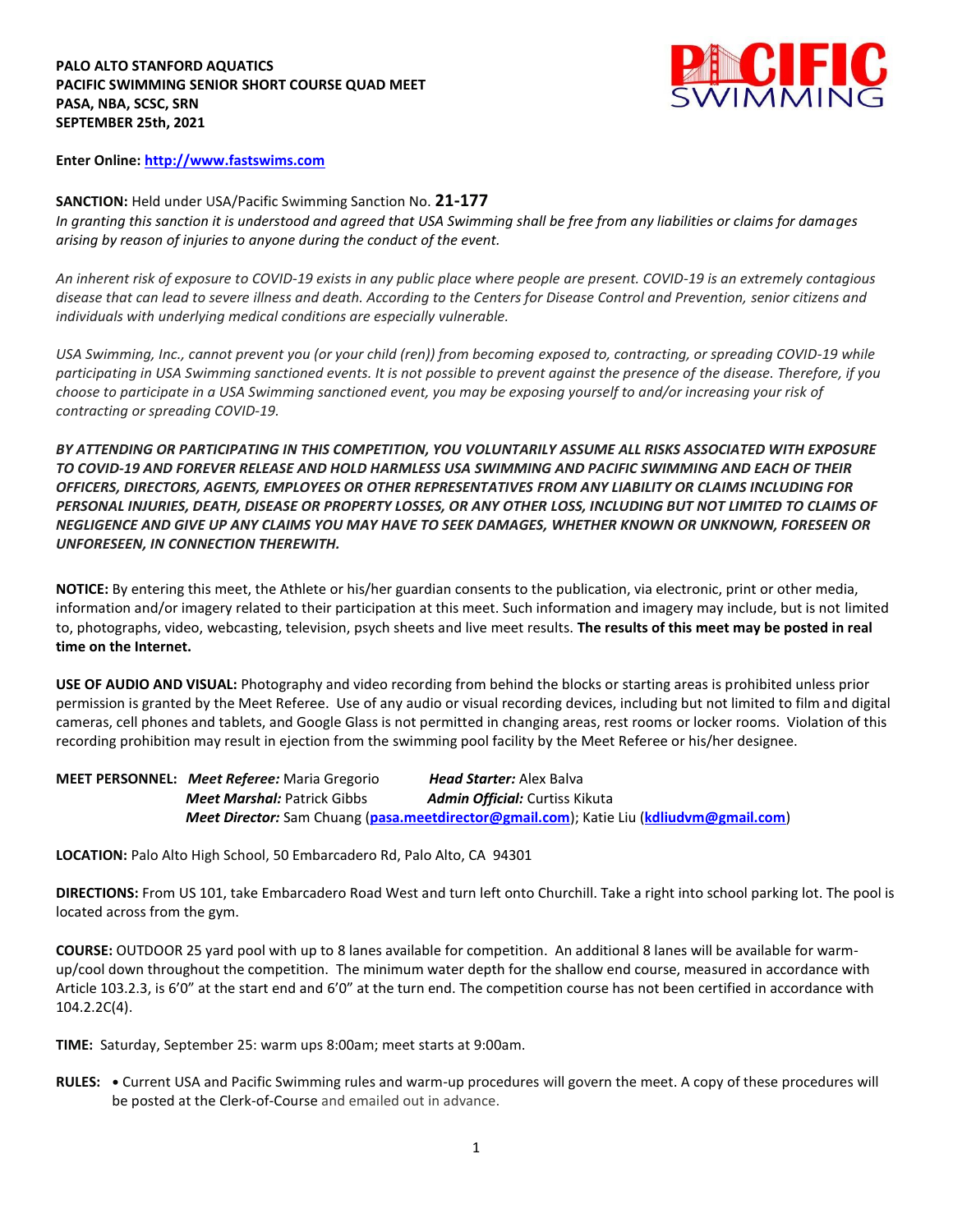**•** The local facilities guidelines, restrictions and interpretation of the local public health guidelines shall be followed at this meet.

• All applicable adults participating in or associated with this meet, acknowledge that they are subject to the provisions of the USA Swimming Minor Athlete Abuse Prevention Policy ("MAAPP"), and that they understand that compliance with the MAAPP policy is a condition of participation in the conduct of this competition.

- All events are timed finals.
- All events will swim fast to slow.

• Athletes may compete in up to 3 individual events and 2 relays total for the meet. Athletes may ONLY compete in 3 events as time permits.

**•** If local conditions warrant it the Meet Referee, with the concurrence of the Meet Director, may require a mandatory scratch down. Immediate cash refunds will be made for any mandatory scratches.

• **All Coaches and Officials must wear their USA Swimming membership cards in a visible manner.** 

**UNACCOMPANIED ATHLETES:** Any USA Swimming Athlete-Member competing at the meet must be accompanied by a USA Swimming Member-Coach for the purposes of Athlete supervision during warm-up, competition and warm-down. If a Coach-Member of the Athlete's USA Swimming Club does not attend the meet to serve in said supervisory capacity, it is the responsibility of the Athlete or the Athlete's legal guardian to arrange for supervision by a USA Swimming Member-Coach. The Meet Director or Meet Referee may assist the Athlete in making arrangements for such supervision; however, it is recommended that such arrangements be made in advance of the meet by the Athlete's USA Swimming Club Member-Coach.

**RACING STARTS:** Athletes must be certified by a USA Swimming member-coach as being proficient in performing a racing start or must start the race in the water. It is the responsibility of the Athlete or the Athlete's legal guardian to ensure compliance with this requirement.

**RESTRICTIONS:** • Smoking and the use of other tobacco products is prohibited on the pool deck, in the locker rooms, in spectator

seating, on standing areas and in all areas used by Athletes, during the meet and during warm-up periods.

- Sale and use of alcoholic beverages is prohibited in all areas of the meet venue.
- No glass containers are allowed in the meet venue.
- No propane heater is permitted except for snack bar/meet operations.
- All shelters must be properly secured.
- Deck Changes are prohibited.

• Destructive devices, to include but not limited to, explosive devices and equipment, firearms (open or concealed), blades, knives, mace, stun guns and blunt objects are strictly prohibited in the swimming facility and its surrounding areas. If observed, the Meet Referee or his/her designee may ask that these devices be stored safely away from the public or removed from the facility. Noncompliance may result in the reporting to law enforcement authorities and ejection from the facility. Law enforcement officers (LEO) are exempt per applicable laws.

• Operation of a drone, or any other flying apparatus, is prohibited over the venue (pools, Athlete/Coach areas, Spectator areas and open ceiling locker rooms) any time Athletes, Coaches, Officials and/or Spectators are present.

• No spectators will be allowed on deck at any time.

**ELIGIBILITY:** • Athletes must be current members of USA Swimming and enter their name and registration number on the meet entry form as they are shown on their Registration Card. If this is not done, it may be difficult to match the Athlete with the registration and times database. The meet host will check all Athlete registrations against the SWIMS database.

• Meet is open only to qualified athletes registered with **Palo Alto Stanford Aquatics, North Bay Aquatics, Santa Clara Swim Club and Santa Rosa Neptunes**. Athletes who are unattached but participating with **Palo Alto Stanford Aquatics, North Bay Aquatics, Santa Clara Swim Club and Santa Rosa Neptunes** are eligible to compete in their designated session. • Entries with **"NO TIME" will be ACCEPTED**.

• Disabled Athletes are welcome to attend this meet and should contact the Meet Director or Meet Referee regarding any special accommodations on entry times and seeding per Pacific Swimming policy.

- Athletes 19 years of age and over may compete in the meet.
- The Athlete's age will be the age of the Athlete on the first day of the meet.

**ENTRY FEES:** A flat fee of \$50 will be charged for all participants

**ONLINE ENTRIES:** To enter online go to **[www.fastswims.com](http://www.fastswims.com/)** to receive an immediate entry confirmation. This method requires payment by credit card. FastSwims charges a processing fee for this service, 6.5% of the total Entry Fees plus \$0.75 per transaction,